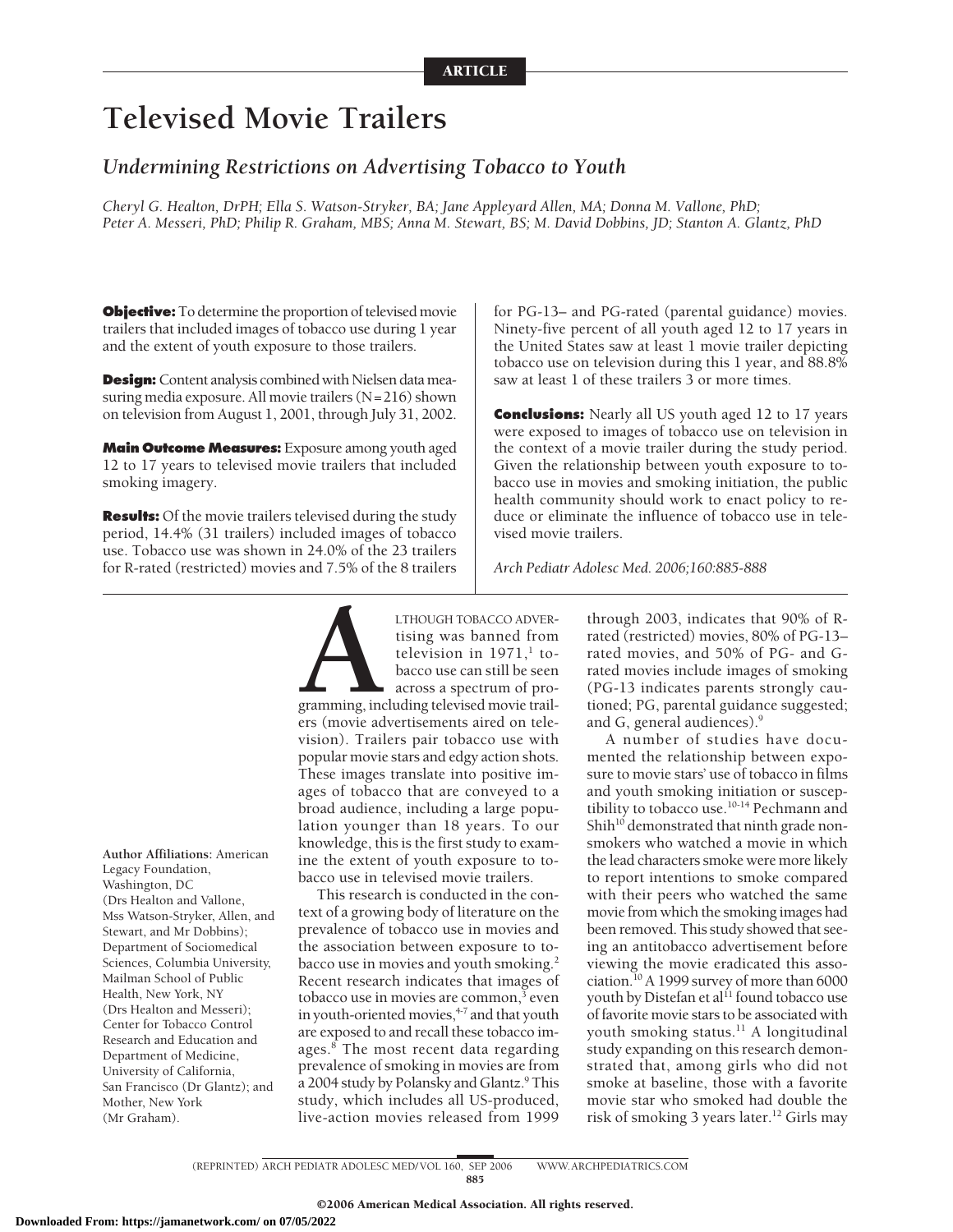be more likely than boys to see role models smoking; a study by Escamilla et al<sup>14</sup> shows that female stars smoke as often in PG- and PG-13–rated movies as they do in R-rated movies.

Frequency of exposure to tobacco use in movies also has a role in susceptibility to smoking. Sargent et al<sup>15</sup> demonstrated a positive, dose-response association between exposure to tobacco use in movies and susceptibility to smoking. Longitudinal follow-up of these students more than a year later indicated that 17% of those in the highest quartile of exposure had begun smoking compared with 3% of those in the lowest quartile. Multivariate analysis indicated that 52% of these initiations were a result of having seen tobacco use in movies.<sup>16</sup> A recent national cross-sectional study<sup>17</sup> confirmed these results.

The goals of this study were to determine the proportion of movie trailers televised during a 1-year period from August 1, 2001, to July 31, 2002, that included images of tobacco use and to assess the extent of youth exposure to those trailers. The public health community is urged to work for the enactment of policy that will reduce or eliminate youth exposure to televised images of tobacco use in movie trailers.

#### METHODS

### **SAMPLE**

The sample for this study consisted of all movie trailers (movie advertisements aired on television) televised in the United States from August 1, 2001, through July 31, 2002. Only trailers advertising movies released to theaters were included in the sample. Video Monitoring Service, a media content monitoring company used by corporations to assess their marketing and public relations efforts, was hired to identify all of the movie trailers televised during this period. The trailers were also purchased from Video Monitoring Service so they could be analyzed for this study. The analysis included the full-length, uncut versions of each of the trailers. The final sample included 216 trailers.

# **CONTENT AND STATISTICAL ANALYSIS**

A content analysis of the trailers was conducted to determine whether they included images of tobacco use. Tobacco use was defined as use of any tobacco product by any character. The tobacco product (eg, cigarette or pipe) had to be clearly displayed to be registered as an instance of tobacco use; visible smoke from an unseen source was not considered tobacco use. Each trailer was viewed and coded twice, each time by a different trained analyst (E.S.W.-S. and A.M.S.) working independently. Differences in tobacco use coding occurred in 5 instances. In these 5 cases, the trailers were reexamined by the analysts and differences were resolved. Simple frequencies were calculated to determine the proportion of trailers that included images of tobacco use, overall and by movie rating, and tabulated with Stata 7 software (StataCorp, College Station, Tex).

## **MEASUREMENT OF EXPOSURE**

Youth exposure to the trailers that included images of smoking was measured using gross rating points (GRPs) and gross impressions among youth aged 12 to 17 years. Gross rating points are the standard unit of measurement for television exposure and are a function of the reach of an advertisement multiplied by the

frequency with which the target audience was exposed to it. Advertisement reach is a measure of the scope of the target audience; that is, it describes the population that is exposed to the advertisement. Frequency is a measure of the number of times individuals in the target audience are exposed to an advertisement. One GRP equals 1% of exposure among the intended audience, on average. For example, if a movie trailer aired at 250 GRPs, everyone in the target audience saw it, on average, 2.5 times. Gross impressions represent the number of times an advertisement was seen by the collective target audience. Data were purchased from Nielsen Media Research, the primary source of television ratings in the United States, used by all major television broadcasters to assess program performance and to set prices for advertising. Nielsen data are reported as they were received, with no additional analysis conducted.

# **RESULTS**

Overall, of the 216 movie trailers televised from August 1, 2001, through July 31, 2002, 14.4% (31 trailers) included images of tobacco use. Tobacco use was most common in trailers advertising R-rated movies: 24.0% of Rrated movie trailers (23 trailers) included images of tobacco use. Among trailers for PG-13– and PG-rated movies, 7.5% (8 trailers) included tobacco use. There were no images of tobacco use in trailers for G-rated movies.

Nielsen data indicate that 95.0% of all youth aged 12 to 17 years in the United States saw at least 1 movie trailer depicting tobacco use on television during this 1 year (**Table**). Nearly 89.0% (88.8%) of these youth saw at least 1 of these trailers 3 or more times. In total, these 31 trailers generated more than 270 million impressions among US youth aged 12 to 17 years. This means that, over the course of a single year, movie trailers showing tobacco use were seen 270 million times among youth aged 12 to 17 years. At 11 090 GRPs, this translates into 111 advertisement exposures per youth, on average. The trailer for the PG-13–rated movie *The Sum of All Fears,* which contained numerous images of smoking, alone achieved more than 48 million impressions among 91.1% of all US youth aged 12 to 17 years. In terms of GRPs, this means that the advertisement was seen 20 times per youth, on average.

#### COMMENT

This study demonstrates that nearly all youth in the United States see tobacco use on television in the context of movie trailers. All available research suggests that these images increase the likelihood of tobacco use among youth. For most youth, tobacco use will be cigarette smoking, and among those who smoke, one third will eventually die of tobacco-related disease.<sup>18,19</sup> To reduce the number of today's youth who will ultimately die as a result of tobacco use, the influence of televised movie trailers on youth smoking must be addressed.

There are 2 steps the public health community should take to reduce or eliminate the influence of tobacco use in televised movie trailers. First, the public health community should call on the motion picture industry to eliminate tobacco imagery from movie trailers. There is precedent for such a recommendation: in 2000, the Federal Trade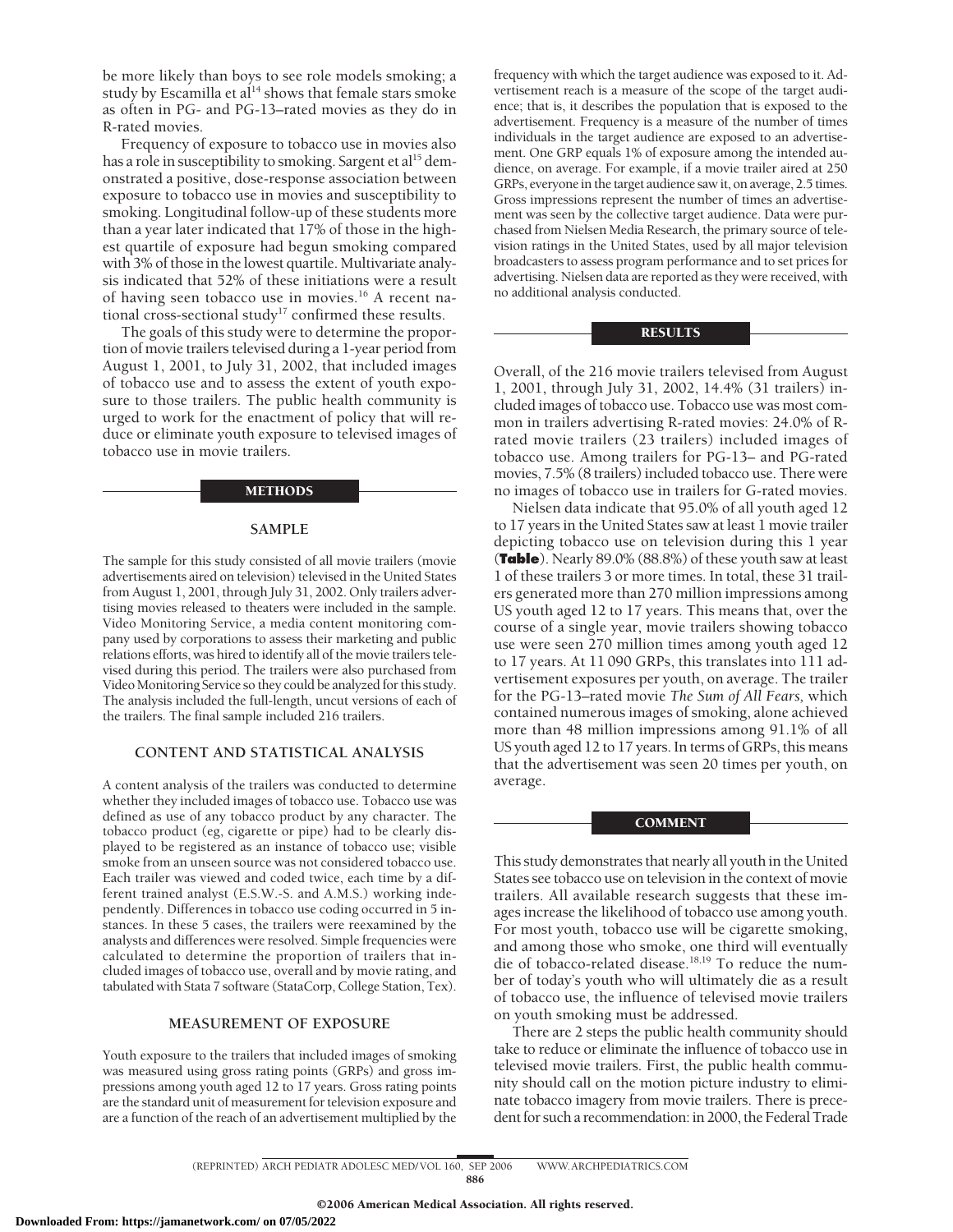# **Table. Exposure of Youth Aged 12 to 17 Years to Tobacco Use in Movie Trailers Televised From August 1, 2001, Through July 31, 2002\***

| <b>Movie (Rating)t</b>                 | <b>Gross Rating Points</b> | <b>Gross Impressions</b> | <b>Saw Trailer</b><br>$\geq$ 1 Times, % | <b>Saw Trailer</b><br>$\geq$ 3 Times, % |
|----------------------------------------|----------------------------|--------------------------|-----------------------------------------|-----------------------------------------|
| The Sum of All Fears (PG-13)           | 1967                       | 48 391 398               | 91                                      | 83                                      |
| Zoolander (PG-13)                      | 1149                       | 28 265 400               | 89                                      | 76                                      |
| <i>Big Fat Liar</i> (PG)               | 1144                       | 28 142 400               | 90                                      | 80                                      |
| Reign of Fire (PG-13)                  | 1000                       | 24 597 294               | 87                                      | 73                                      |
| <b>Black Hawk Down (R)</b>             | 860                        | 21 163 380               | 88                                      | 75                                      |
| How High (R)                           | 830                        | 20 418 000               | 87                                      | 73                                      |
| A Beautiful Mind (PG-13)               | 721                        | 17736600                 | 86                                      | 70                                      |
| <i>Baby Boy</i> (R)                    | 583                        | 14 339 340               | 85                                      | 66                                      |
| Slackers (R)                           | 550                        | 13 530 000               | 85                                      | 64                                      |
| Hart's War (R)                         | 528                        | 12979944                 | 84                                      | 63                                      |
| The Majestic (PG)                      | 476                        | 11709600                 | 83                                      | 61                                      |
| The Royal Tenenbaums (R)               | 370                        | 9104460                  | 78                                      | 50                                      |
| The Wash (R)                           | 268                        | 6596244                  | 73                                      | 40                                      |
| Deuces Wild (R)                        | 265                        | 6510636                  | 74                                      | 41                                      |
| The Curse of the Jade Scorpion (PG-13) | 214                        | 5 2 6 4 4 0 0            | 68                                      | 33                                      |
| Birthday Girl (R)                      | 139                        | 3429732                  | 60                                      | 20                                      |
| Y Tu Mama Tambien (R)                  | 17                         | 410328                   | 14                                      | $\mathbf{0}$                            |
| The Man Who Wasn't There (R)           | 5                          | 123 000                  | 5                                       | 0                                       |
| Happy Accidents (R)                    | 3                          | 73 800                   | 3                                       | 0                                       |
| Big Bad Love (R)                       |                            | 22 878                   |                                         | $\mathbf{0}$                            |
| Total                                  | 11090                      | 272 808 834              | 95                                      | 89                                      |

Abbreviations: PG, parental guidance suggested; PG-13, parents strongly cautioned; R, restricted.

\*Data from Nielsen ADVIEWS, Nielsen Media Research, 2005.

†The following movie trailers generated no gross rating points (and minimal gross impressions) among youth aged 12 to 17 years: *High Heels and Low Lifes* (R); *The Devil's Backbone* (R); *Devious Beings* (R); *Greenfingers* (R); *Crush* (R); *How To Kill Your Neighbor's Dog* (R); *The Importance of Being Earnest* (PG); *Lantana* (R); *Proof of Life* (R); *The Salton Sea* (R); *Sexy Beast* (R).

Commission found that the motion picture industry was intentionally marketing violent, R-rated movies to children and teenagers.<sup>20</sup> The recommendation of the investigating committee was to "establish or expand codes that prohibit target marketing to children and impose sanctions for violations."20(p54) The Federal Trade Commission recommended that the industry trade associations "monitor and encourage their members' compliance with these policies and impose meaningful sanctions for noncompliance."20(p54) A 2004 update on progress in this area showed little change on the part of the motion picture industry. $21$ The public health community should join with those who would like to see the 2000 Federal Trade Commission recommendation enforced and should insist that the recommendation be expanded to prevent youth exposure to tobacco imagery in all motion picture marketing, including televised movie trailers.

Second, the public health community should call on networks to refuse to air movie trailers that include smoking imagery. Network standards and practices groups routinely disallow content that is considered inappropriate. Because recent research suggests that televised movie trailers function as de facto tobacco advertisements in terms of their effect on public health, networks should be urged to treat them as they would traditional tobacco advertising.

Because of the consolidation of the media industry, parent companies in many cases own both motion picture companies and a major television network. Working toward the aforementioned policies should, therefore, exert pressure on these companies from 2 fronts, which may provide the incentive needed to change practices regarding airing images of smoking. Taking these important first steps to reduce youth exposure to televised images of tobacco use could prevent many youth from smoking.

The extent of youth exposure to tobacco use via televised trailers described here is likely an underestimate. This study incorporates data only for youth aged 12 to 17 years, although children younger than 12 years are also exposed to these images. Exposure of youth younger than 12 years to these images may have an even greater influence on their future tobacco use behavior than it does on older youth.

This study focuses on a single media channel: televised movie trailers. However, images of tobacco use appear to be common throughout other television programming. Future research should document the extent to which youth are exposed to images of tobacco use through other television programming, and policies to prevent youth from being exposed to televised tobacco images should ultimately include all relevant television programming.

# **Accepted for Publication:** March 24, 2006.

**Correspondence:** Jane Appleyard Allen, MA, American Legacy Foundation, 2030 M St NW, Sixth Floor, Washington, DC 20036 (jallen@americanlegacy.org).

**Author Contributions:** Dr Healton had full access to all the data in the study and takes responsibility for the integrity of the data and the accuracy of the data analysis. *Study concept and design:* Healton, Watson-Stryker,